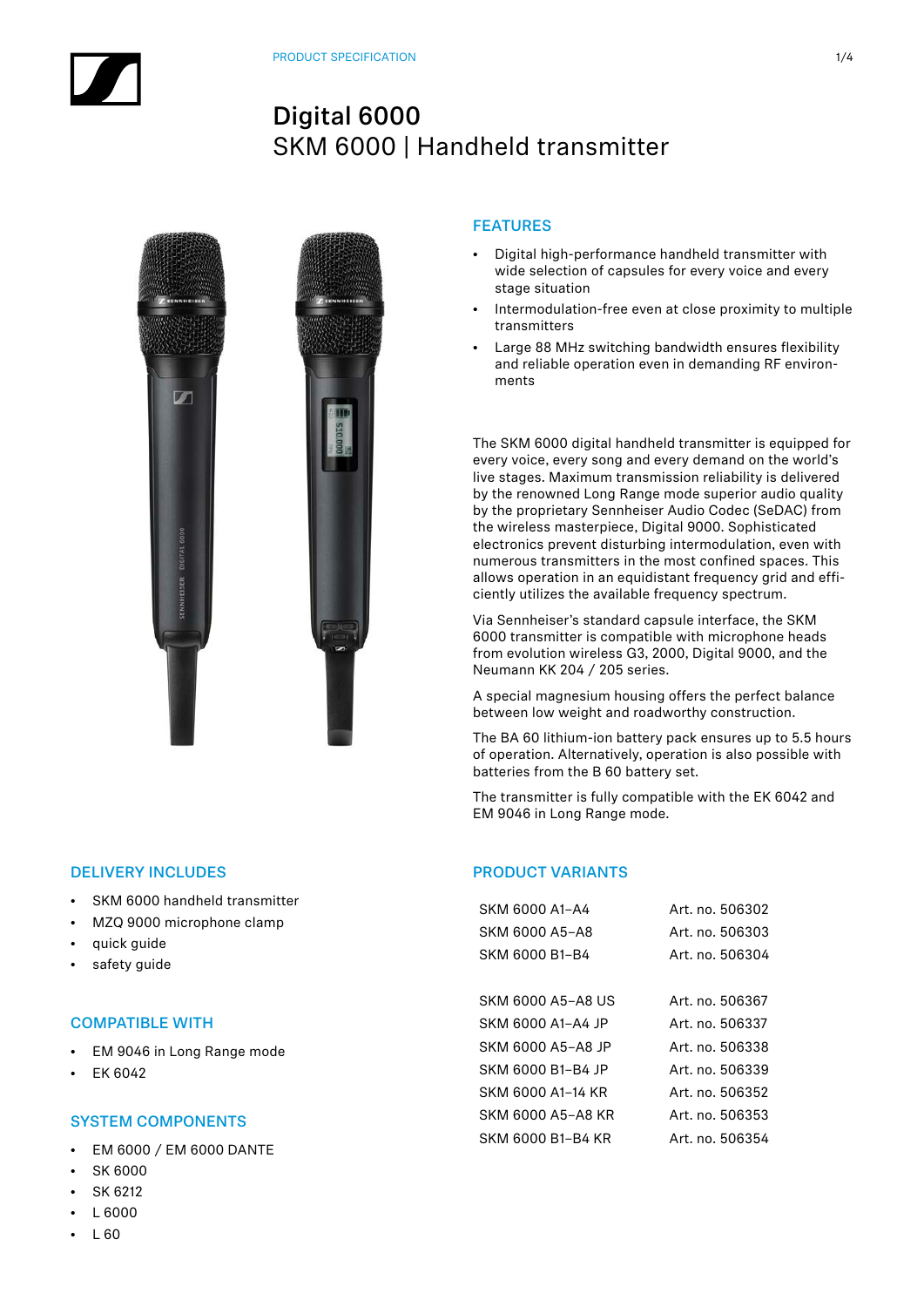## SPECIFICATIONS ACCESSORIES

| Frequency range                      | 470 to 718 MHz,<br>subdivided into 3 ranges:<br>SKM 6000 A1 - A4:<br>470 - 558 MHz<br>SKM 6000 A5 - A8:<br>550 - 638 MHz<br>SKM 6000 B1 - B4:<br>630 - 718 MHz |
|--------------------------------------|----------------------------------------------------------------------------------------------------------------------------------------------------------------|
| <b>Modulation scheme</b>             | Digital modulation<br>Long Range Mode                                                                                                                          |
| Audio codec                          | SeDAC (Sennheiser Digital<br>Audio Codec)                                                                                                                      |
| Switching bandwidth                  | <b>88 MHz</b>                                                                                                                                                  |
| Frequency stability                  | $< 5$ ppm                                                                                                                                                      |
| Tuneability                          | 25 kHz steps                                                                                                                                                   |
| Encryption                           | AES 256 and Digital 9000<br>encryption                                                                                                                         |
| Lower cut-off-frequency<br>$(-3 dB)$ | Adjustable: 60 Hz, 80 Hz,<br>100 Hz, 120 Hz                                                                                                                    |
| RF output power                      | 25 mW rms, 50 mW peak                                                                                                                                          |
| Audio frequency response             | 30 Hz to 20 kHz (3 dB)                                                                                                                                         |
| Audio Gain                           | Can be set in 3 dB steps<br>from 0 dB to $+$ 62 dB (for<br>each capsule)                                                                                       |
| Operating time                       | 5.5 h (with BA 60 battery<br>pack)                                                                                                                             |
| <b>Power Consumption</b>             | Max. 960 mW                                                                                                                                                    |
| Dimensions ( $H \times W \times D$ ) | $270 \times 40$ mm                                                                                                                                             |
| Weight                               | Approx. 350 g (with BA 60<br>battery pack and ME 9005<br>microphone module)                                                                                    |

| <b>BA60</b>                 | Rechargeable battery                      | Art. no. 504702 |
|-----------------------------|-------------------------------------------|-----------------|
| B 60                        | Battery compartment                       | Art. no. 504700 |
| <b>Microphone heads:</b>    |                                           |                 |
| MMD 835-1 BK                | dynamic, cardioid,<br>black               | Art. no. 502575 |
| MMD 845-1 BK                | dynamic,<br>super-cardioid, black         | Art. no. 502576 |
| MMD 865-1 BK                | condenser,<br>super-cardioid, black       | Art. no. 502581 |
| MMD 935-1 BK                | dynamic, cardioid,<br>black               | Art. no. 502577 |
| MMD 945-1 BK                | dynamic,<br>super-cardioid, black         | Art. no. 502579 |
| MMK 965-1 BK                | true condenser.<br>switchable, black      | Art. no. 502582 |
| MMK 965-1 NI                | true condenser,<br>switchable, nickel     | Art. no. 502584 |
| MD 9235 BK                  | dynamic,<br>super-cardioid, black         | Art. no. 502585 |
| MD 9235 NI                  | dynamic,<br>super-cardioid, nickel        | Art. no. 502586 |
| MD 9235 NI/<br>ВK           | dynamic, super-<br>cardioid, nickel-black | Art. no. 502591 |
| ME 9002                     | electret, omni-<br>directional, black     | Art. no. 502587 |
| ME 9004                     | electret, cardioid,<br>black              | Art. no. 502588 |
| ME 9005                     | electret.<br>super-cardioid, black        | Art. no. 502589 |
| Neumann<br>KK 204           | condenser,<br>cardioid, nickel            | Art. no. 008651 |
| Neumann<br><b>KK 204 BK</b> | condenser,<br>cardioid, black             | Art. no. 008652 |
| Neumann<br>KK 205           | condenser,<br>super-cardioid, nickel      | Art. no. 008653 |
| Neumann<br>KK 205 BK        | condenser,<br>super-cardioid, black       | Art. no. 008654 |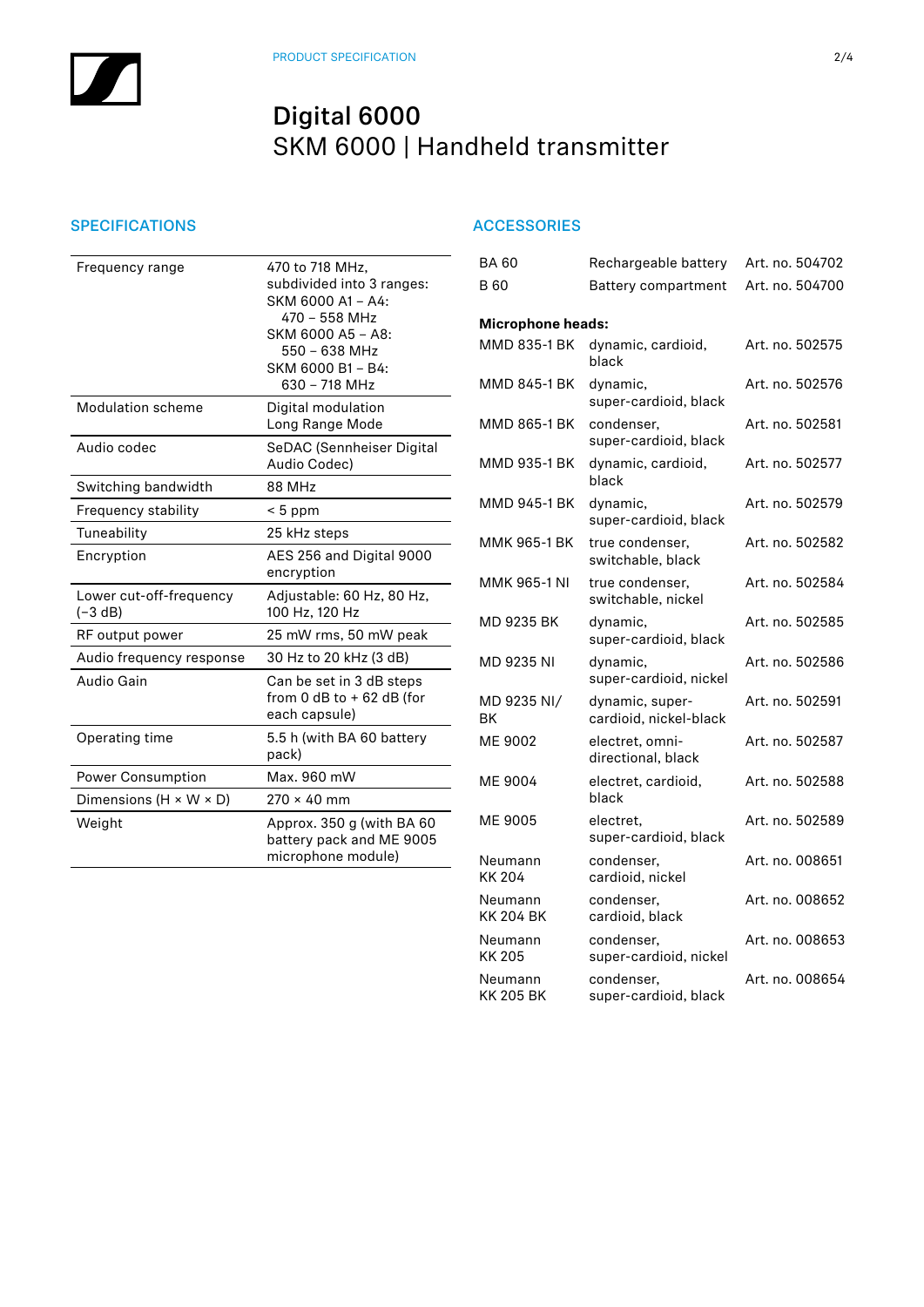DIMENSIONS